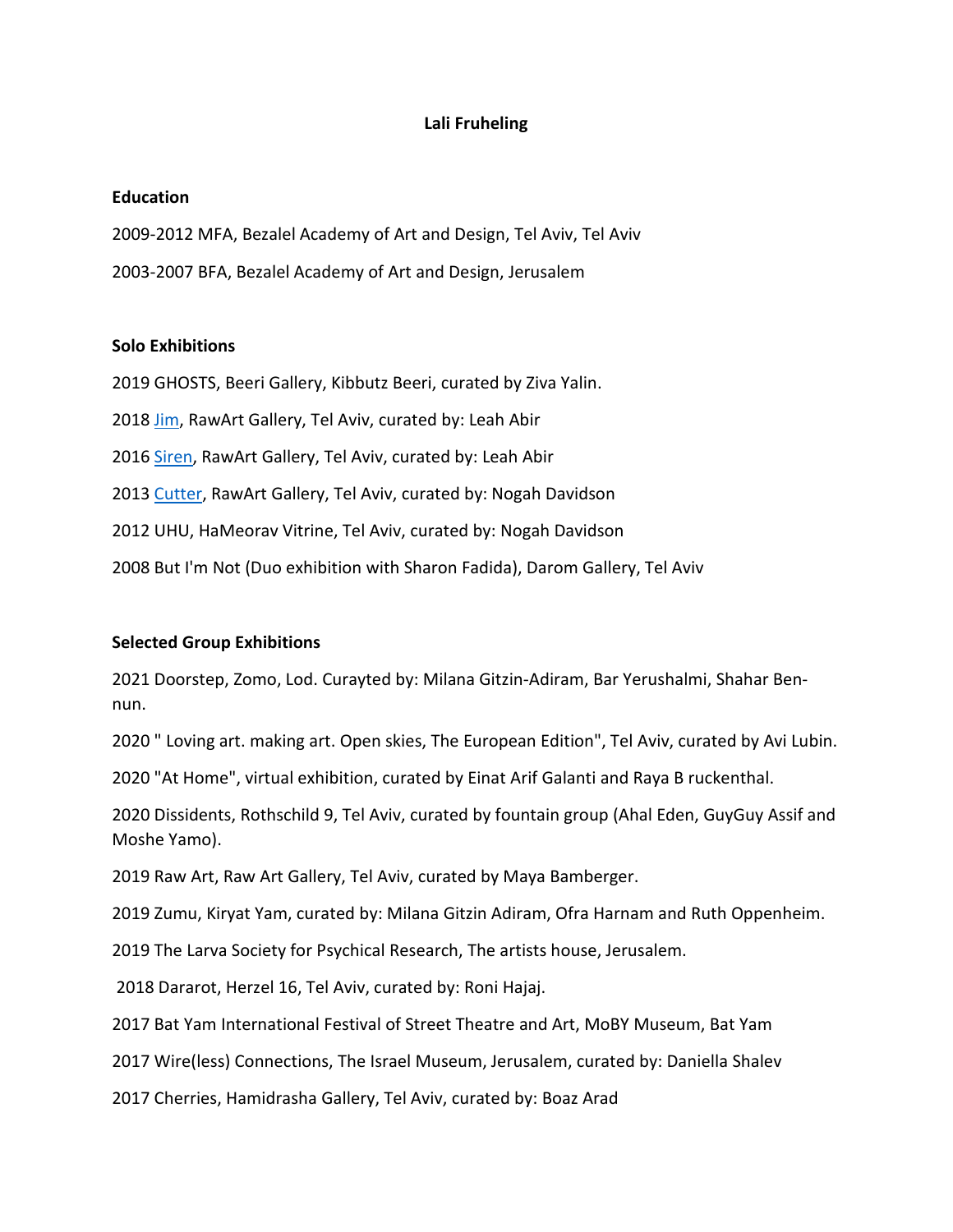2017 RawArt Gallery booth, Art Market Budapest, Budapest, Hungary

2016 Reshamim VI, The 6th Biennale for Drawing, Agripas 12 Gallery, Jerusalem, curated by: Max Epstein, Oded Zaidel

2016 The Recipients | Ministry of Culture and Sport Awards in Art and Design 2015, Herzliya Museum of Contemporary Art, curated by: Tali Ben Nun

2015 In the Battle Field #2, RawArt Gallery, Tel Aviv, curated by: Nogah Davidson

2015 12 Knives, Contemporary art Station, Ramla, curated by: David Wakstein

2015 Mind the Gap, Hamidrasha Gallery, Tel Aviv, curated by: Boaz Arad

2015 MIni Golf, MoBY: Museums of Bat Yam, Bat Yam, curated by: Elad Rosen

2014 Rising Star, Herzliya Museum of Contemporary Art, Herzliya, curated by: Dalya Levin, Gila Limon & Tal Bechler

2013 Reshamim V- Beyond Paper, The 5th Biennale for Drawing, Beit Ha'Amanim, Jerusalem, curated by: Tal Yachas

2013 Band-Aid, Sale Exhibition, Jaffa Saloon, Tel Aviv

2013 Black Box Project, Manofim Festival, Jerusalem

2013 Summer Exhibition, Raw Art Gallery, Tel Aviv

2013 Goods, MOBY- Museums Of Bat Yam, Bat Yam, curated by: Joshua Simon and Liz Hajaj

2013 Space Shuttle 2, Loving Art Making Art, Tel Aviv, curated by: hila cohen-schneiderman

2012 Other Place, Dana Gallery, Kibbutz yad mordechai, curated by: Ravit Harari

2012 Turning Point #5, Raw Art Gallery, Tel Aviv, curated by: Nogah Davidson

2012 The working class, Loving Art Making Art, Tel Aviv, curated by: Ravit Harari

2012 MFA Graduate Exhibition, Bezalel Academy of Art and Design, Tel Aviv

2012 Buy Art & Contribute to Moran, Alfred Gallery, Tel Aviv

2012 Goldfish, ST Art, Tel Aviv, curated by: Tamir Lichtenberg

2012 Breathing Cement, Studios Compound, Tel Aviv

2011 All for 100\$ - Affordable Art Fair, Artplus Hotel, Tel Aviv, curated by: Nogah Davidson

2011 Opening Shot, Bezalel Gallery, Tel Aviv, curated by: Raphael Zagury-Orly

2010 #1, Yaffo 23 Gallery, Jerusalem, curated by: Yael Rochman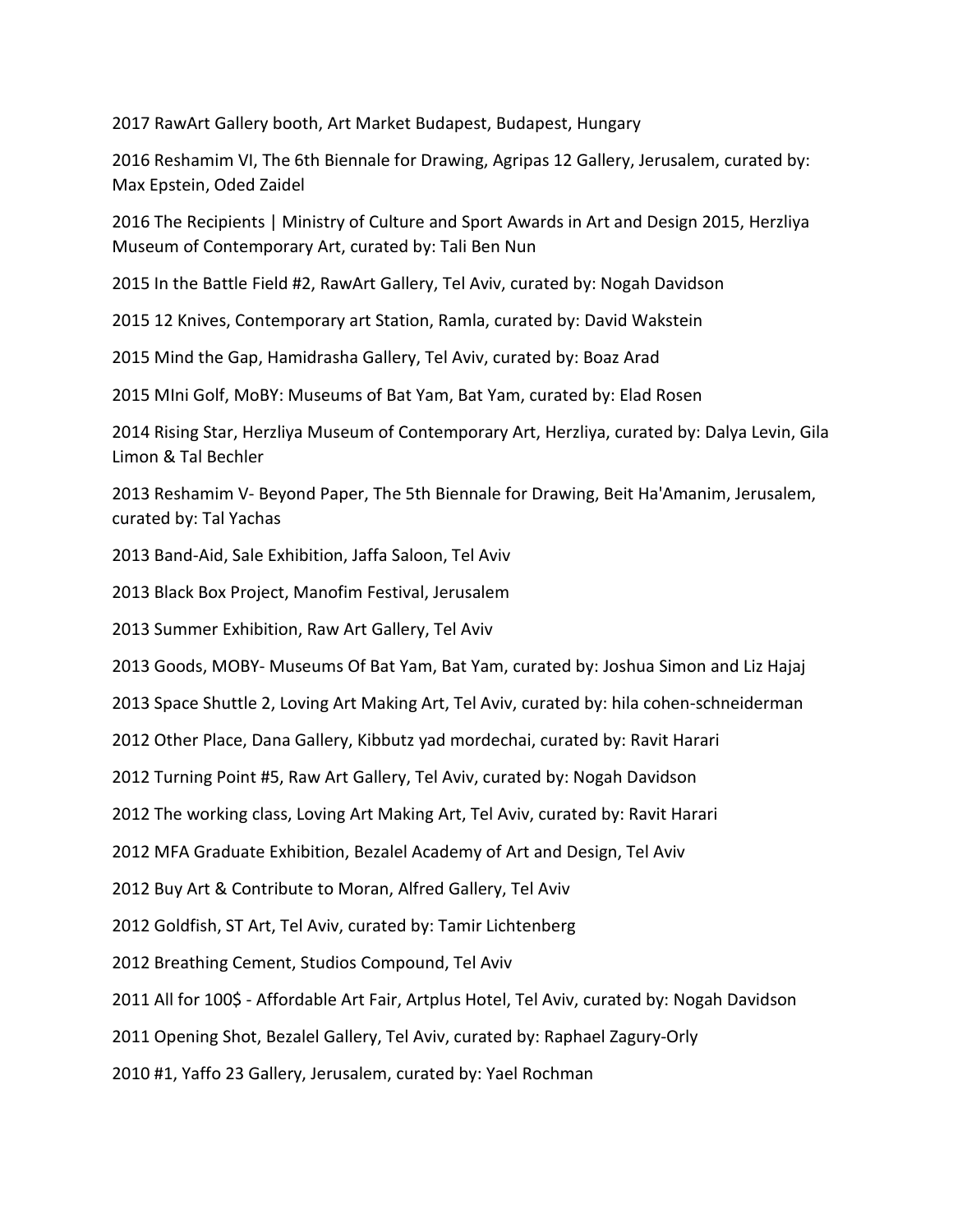2010 Academic Hour, Janco Dada Museum, Ein Hod

2010 Family Romance, Bezalel Gallery Salame, Tel Aviv

2009 A Feast for The Eyes, Darom Gallery, Tel Aviv

2009 The Cucumber Season, Pop Up Show, The Carmel Market, Tel Aviv, curated by: Eden Bannet and Tali Keren

2009 Artists at Work, The Left Bank, Tel Aviv, curated by: Eden Bannet and Adam Abulafia

2008 Battlefieldas, Carmel Gallery, Haifa, curated by: Aviv Schori

2008 Agony, Sapir College Gallery, Shderot, curated by: Galia Yahav

2008 Home Work, Alternative Space, Ramat Aviv

2007 Beaujolais, The Lab, Jerusalem, curated by: Ido Bar'el

2007 Plumbers, The Zofim Mountain, Jerusalem, curated by: Michal Helpman

2007 Hearts, BFA Graduate Exhibition, Bezalel Academy of Art and Design, Jerusalem

## **Grants & Awards**

2021 resident at Artport, the Israeli program, Tel Aviv.

2020 Asylum Arts Sustaining Practice Grant

2015 Young Artist Prize, The Ministry of Culture and Sport

2015 Assistance for Exhibitions in Israel and Abroad Grant, Mifal Hapayis's Visual Arts Committee

2013 Assistance for Exhibitions in Israel and Abroad Grant, Mifal Hapayis's Visual Arts Committee

### **Press**

2020 Naama Rib[a, a review on the group exhibition "Loving art. Making art. Open skies",](https://www.haaretz.co.il/gallery/art/.premium-MAGAZINE-1.9308673) Haaretz, 14.11.20 (Heb).

2020 Reut Barnea, [a review on the group exhibion " Loving art. Making art. Open Skies",](https://www.ynet.co.il/entertainment/article/rJ7lw6wtP) Ynet 11.11.20 (Heb).

2018 Uzi Zur, [a review on the solo show "Jim",](https://www.haaretz.co.il/literature/closeoneeye/.premium-1.6584727) Haaretz, 22.10.18 (Heb).

2018 Reut Barnea, [a review on the solo show "Jim"](https://www.calcalist.co.il/consumer/articles/0,7340,L-3746894,00.html), Calcalist, 4.10.18 (Heb).